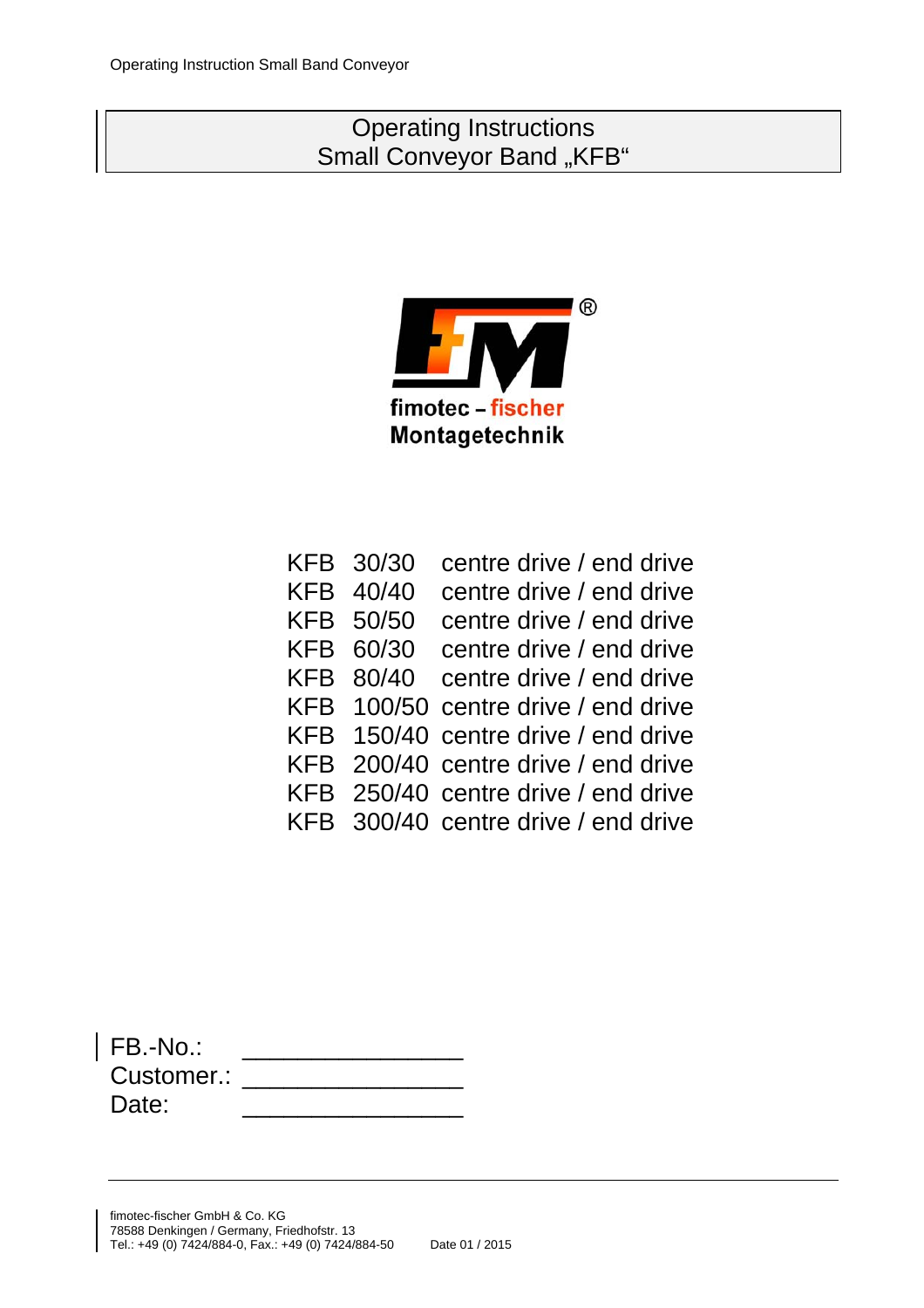Operating Instruction Small Band Conveyor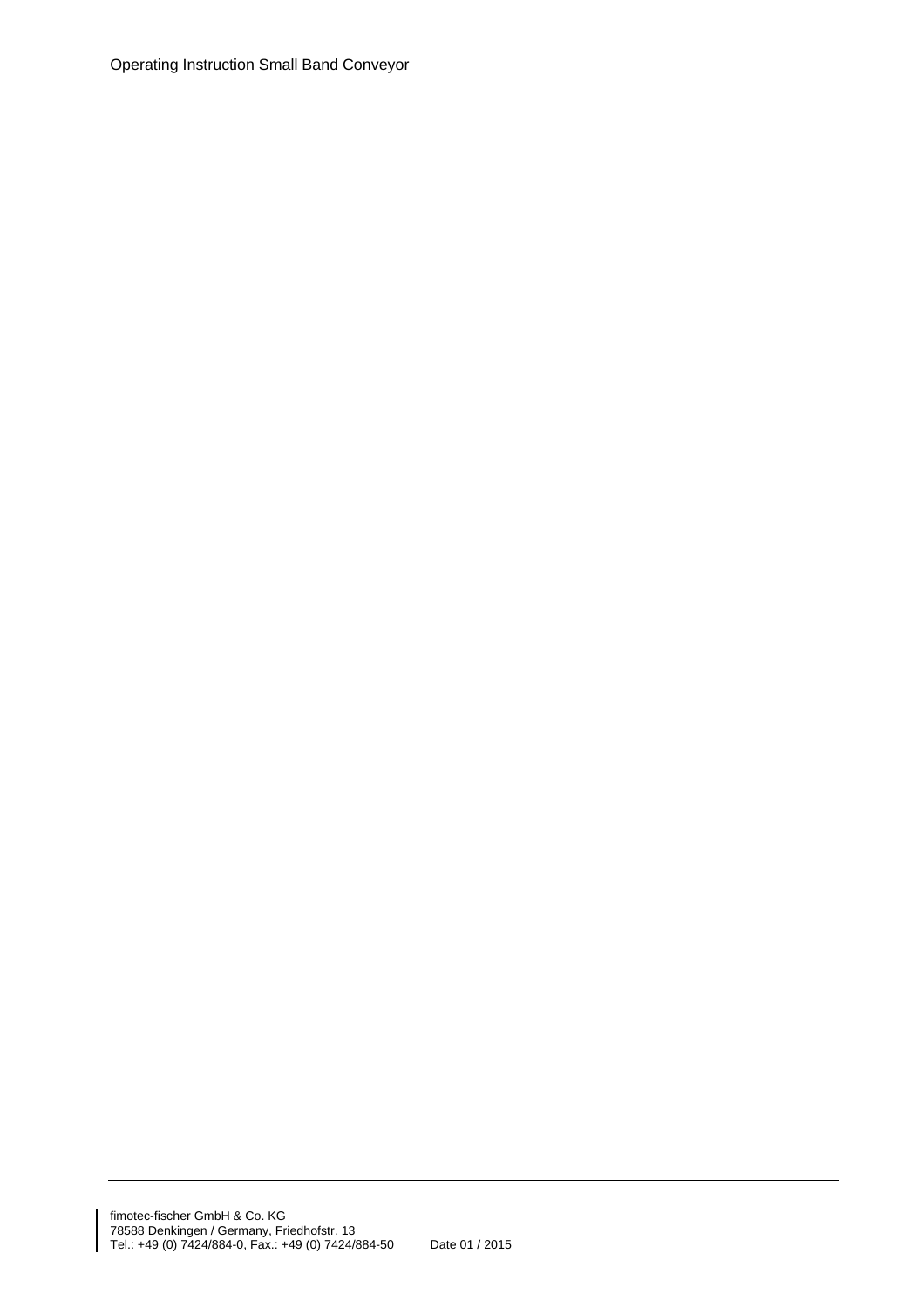# **Contents**

| 1. Safety Instructions                            | Page                |
|---------------------------------------------------|---------------------|
| 1.1 General                                       |                     |
|                                                   | 1<br>$\overline{2}$ |
| 1.2 Danger from the machine<br>1.3 Noise emission | $\overline{2}$      |
|                                                   |                     |
| 1.4 applications Authorized                       | $\overline{2}$      |
| 2. Transporting and Storing                       |                     |
| 2.1 Transporting                                  | 3                   |
| 2.2 Storing                                       | 3                   |
|                                                   |                     |
| 3. Installing and Starting up                     |                     |
|                                                   |                     |
| 3.1 Installing                                    | 4                   |
| 3.2 Starting up                                   | 4                   |
|                                                   |                     |
| 4. Technical Data                                 |                     |
|                                                   |                     |
|                                                   |                     |
| 4.1 End drive (KFB / E)                           | 5                   |
| 4.2 Centre drive (KFB / M)                        | 5                   |
| 4.3 Belts                                         | 5                   |
| 4.4 Motor                                         | 6                   |
| 4.5 Connections diagram                           | 6                   |
| 4.6 Gear                                          | 6                   |
| 5. Description of Machine                         |                     |
| 5.1 Construction and function                     | $\overline{7}$      |
| 5.2 View of small band conveyor / end             | 7                   |
| 5.3 View of small band conveyor / centre drive    | $\overline{7}$      |
| 6. Maintenance                                    |                     |
| 6.1 Belt                                          | 8                   |
| 6.2 Motor                                         | 8                   |
| 6.3 Guidance, tension and drive rollers           | 8                   |
|                                                   |                     |
| 7. Changing a Belt                                |                     |
|                                                   | $9 - 10$            |
| 7.1 End drive belt change                         | $11 - 12$           |
| 7.2 Centre drive belt change                      |                     |
|                                                   |                     |
| 8. Malfunctioning                                 | 13                  |
|                                                   |                     |
|                                                   |                     |
| 9. Accessories                                    |                     |
|                                                   |                     |
| 9.1 Mechanical accessories                        | 14                  |
| 9.2 Electronic accessories                        | 14                  |
|                                                   |                     |
| 10. Spare Parts                                   | 15                  |
|                                                   |                     |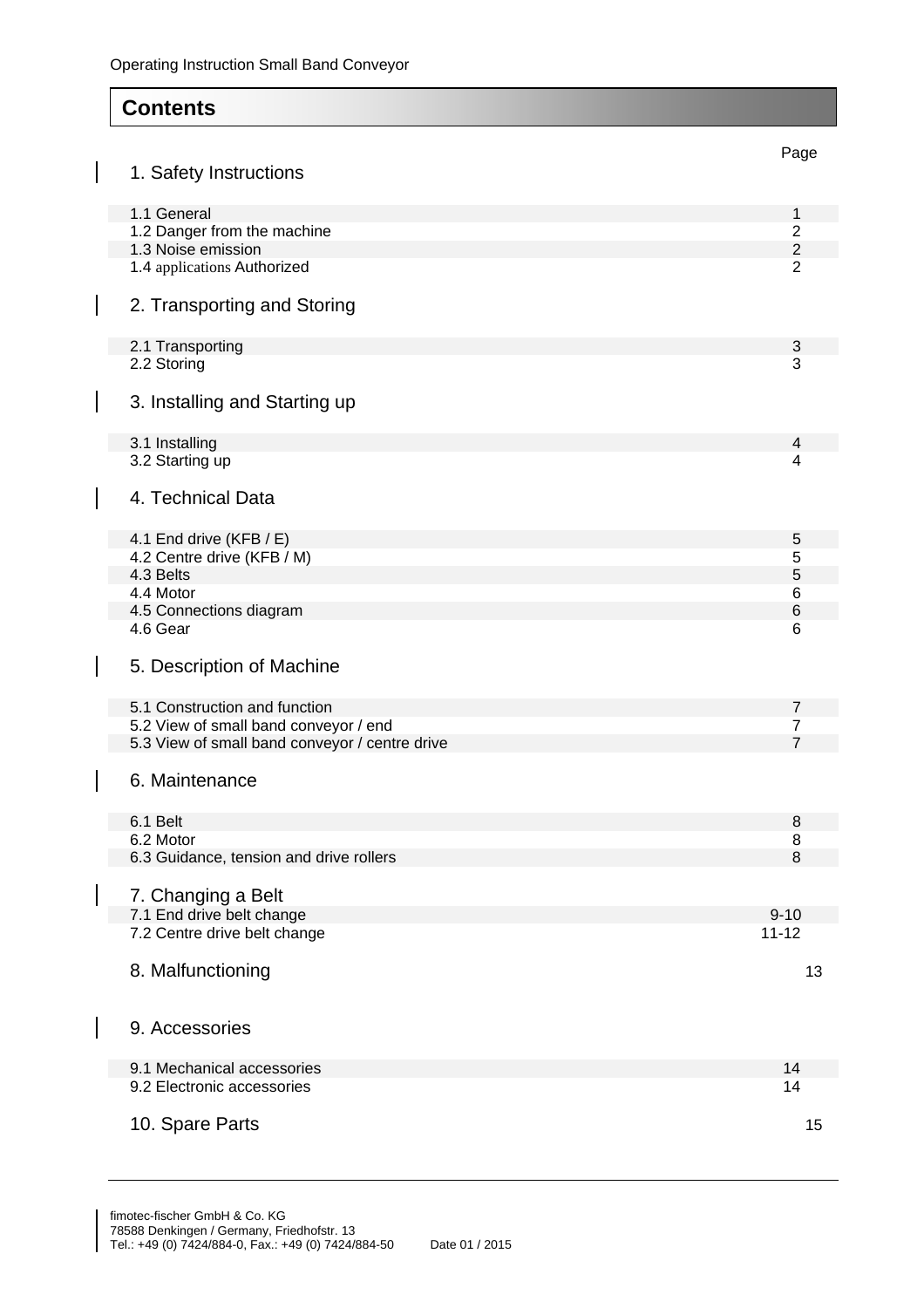Declaration of incorporation 16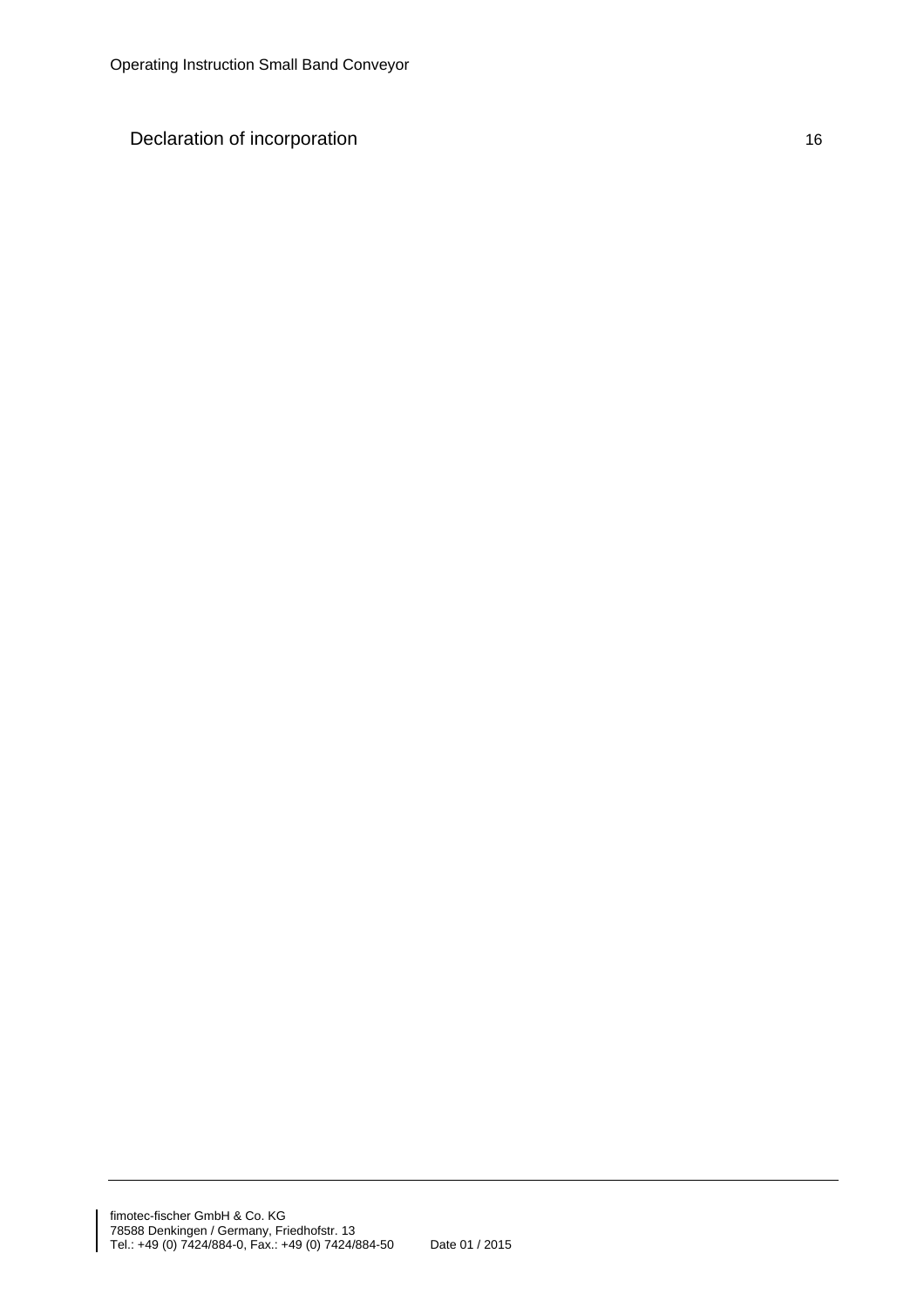# **1. Safety Instructions**

### **1.1 General**

This section contains information necessary for the correct use of the products described. It is directed at technically qualified personnel.

Qualified personnel are persons who on account of their education, experience and training as well as their knowledge of appropriate norms, regulations, rules concerning accident prevention and conditions prevailing at the place of work who have been authorized by those responsible for the safety of the equipment to carry out the particular operation required and thereby are able to recognize and avoid possible dangers (definition from IEC 364 of skilled personnel).

#### **Danger Warnings**

The following notes relate not only to the operator´s personal safety but also to the protection of the products described and the equipment involved.



### *ATTENTION!*

Nonobservance can lead to personal injury or material damage to the device.



#### *WARNING!*

Dangerous voltage. Nonobservance can lead to death or serious bodily injury.



*NOTE:*  Here, tips for use and important information about how to work with the device are given.

Disconnect the power supply before installation or dismantling.

Observe the valid accident prevention and safety regulations for your specific application.

Before commissioning, check whether the nominal voltage of the device agrees with the local mains voltage.

EMERGENCY STOP mechanisms must remain active in all operating modes. Unlocking the EMERGENCY STOP mechanism must not result in uncontrolled reactivation. Existing protective equipment must not be removed.

Carefully read through the operating instructions before commissioning and follow these.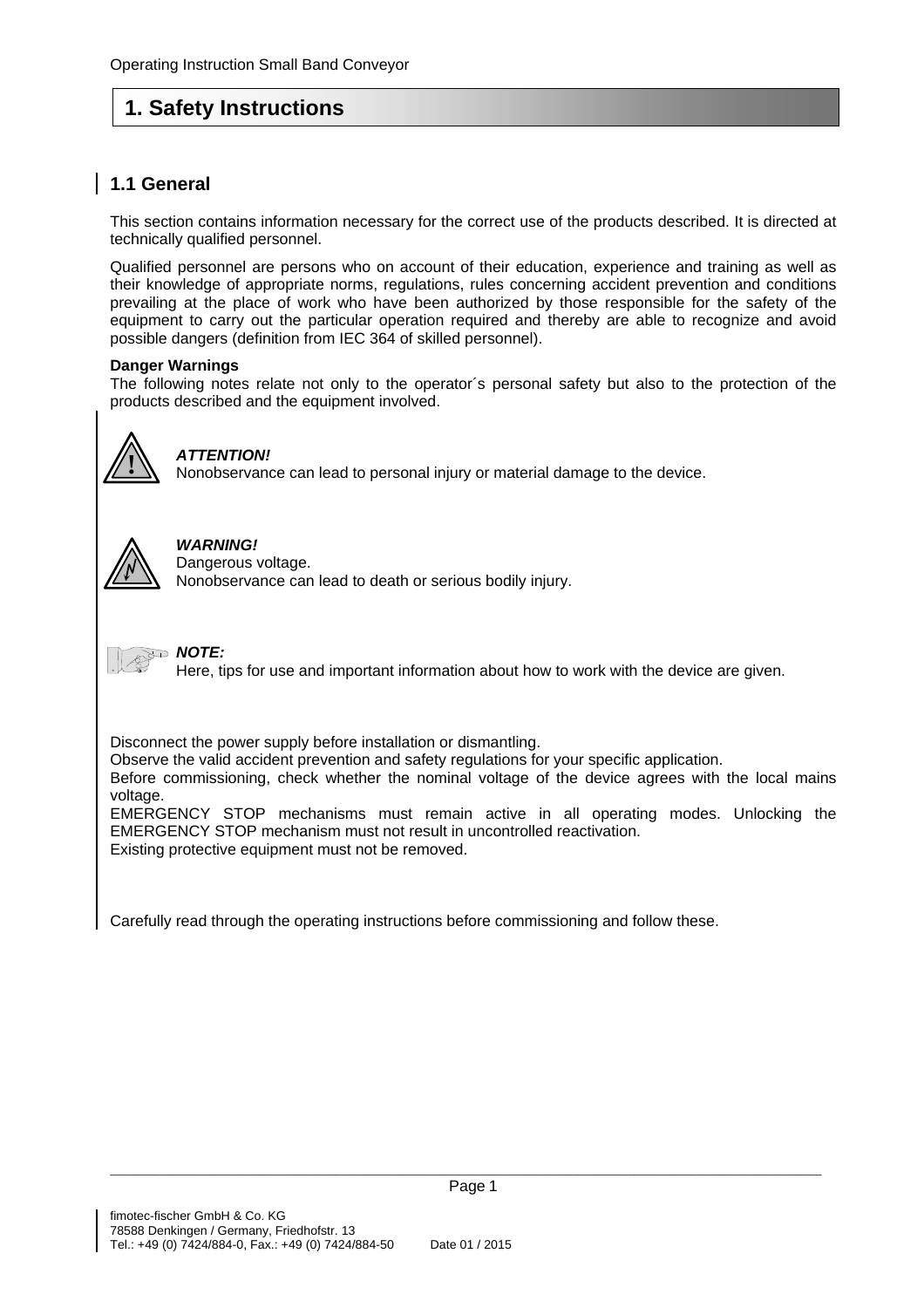# **1. Safety Instructions**

### **1.2 Danger from the machine**

Mechanics:

 If care is not taken when using the small band conveyor, there is a danger that clothing or parts of the body may be carried along by, or drawn into the conveyor belt.

For this reason the unit may only be operated with suitable protective equipment.

Electronics:

If the electrical equipment is in good working order, no danger may be expected.

### **1.3 Noise emission**

When a small band conveyor is running unloaded with a standard belt, the continuous noise level is a maximum 70 dB(A).

If material is being conveyed or a special type of belt is used, the noise level can exceed 70 dB(A). In these cases please approach the manufacturer for information on noise protection measures.

### **1.4 Authorized applications**

The small band conveyor must not be used in explosive areas!

The KFB is designed for the transport of clean and dry material. This material may not have any sharp edges.



#### *ATTENTION!*

Improper use can lead to damage to the belt or to the drive unit.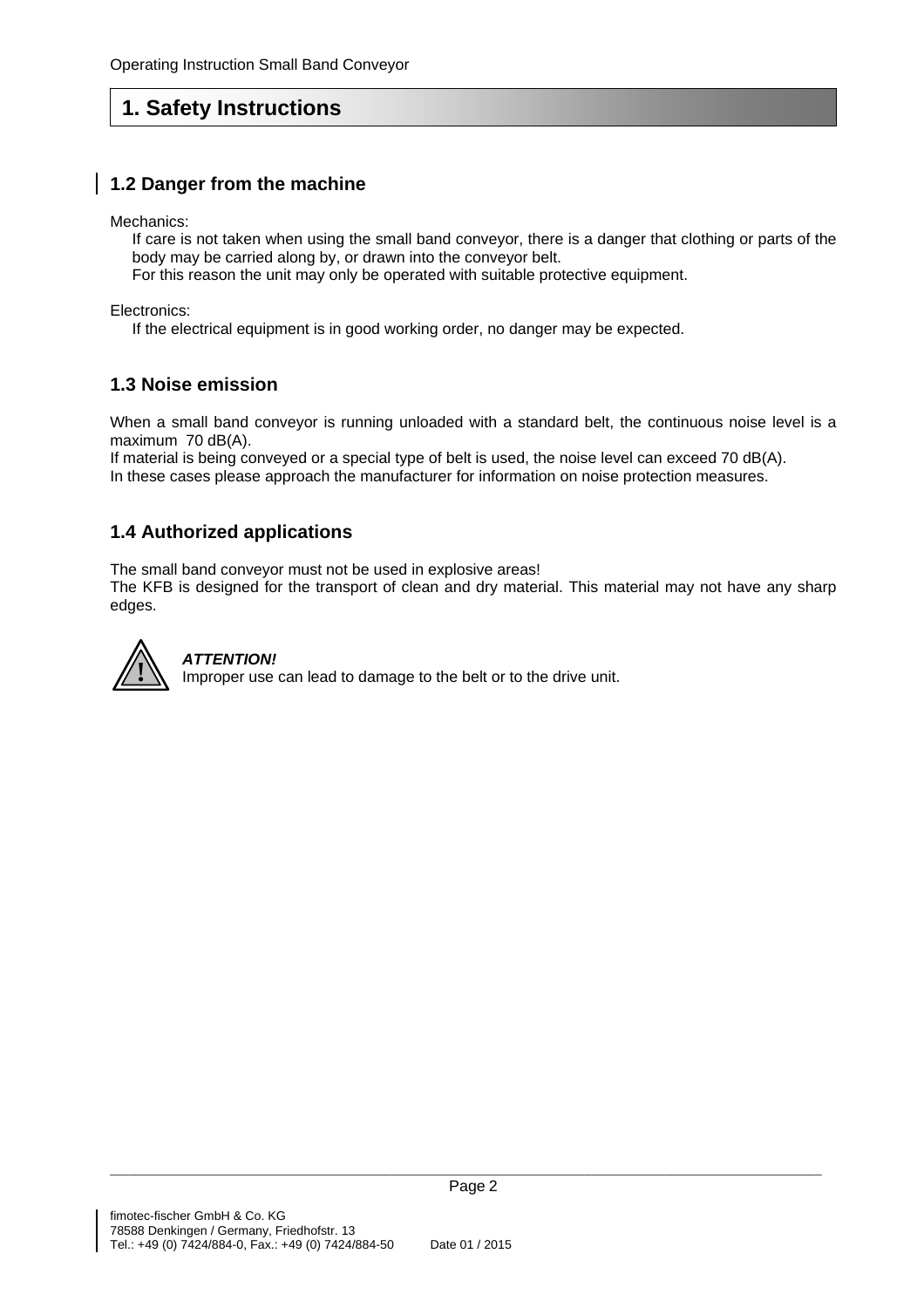# **2. Transporting and Stroring**

### **2.1 Transporting**

The small band conveyor should be carried horizontally

### **2.2 Storing**

If the small band conveyor is stored for a long period of time it must be protected from damp and aggressive agents.

Excessive variations in temperature should be avoided.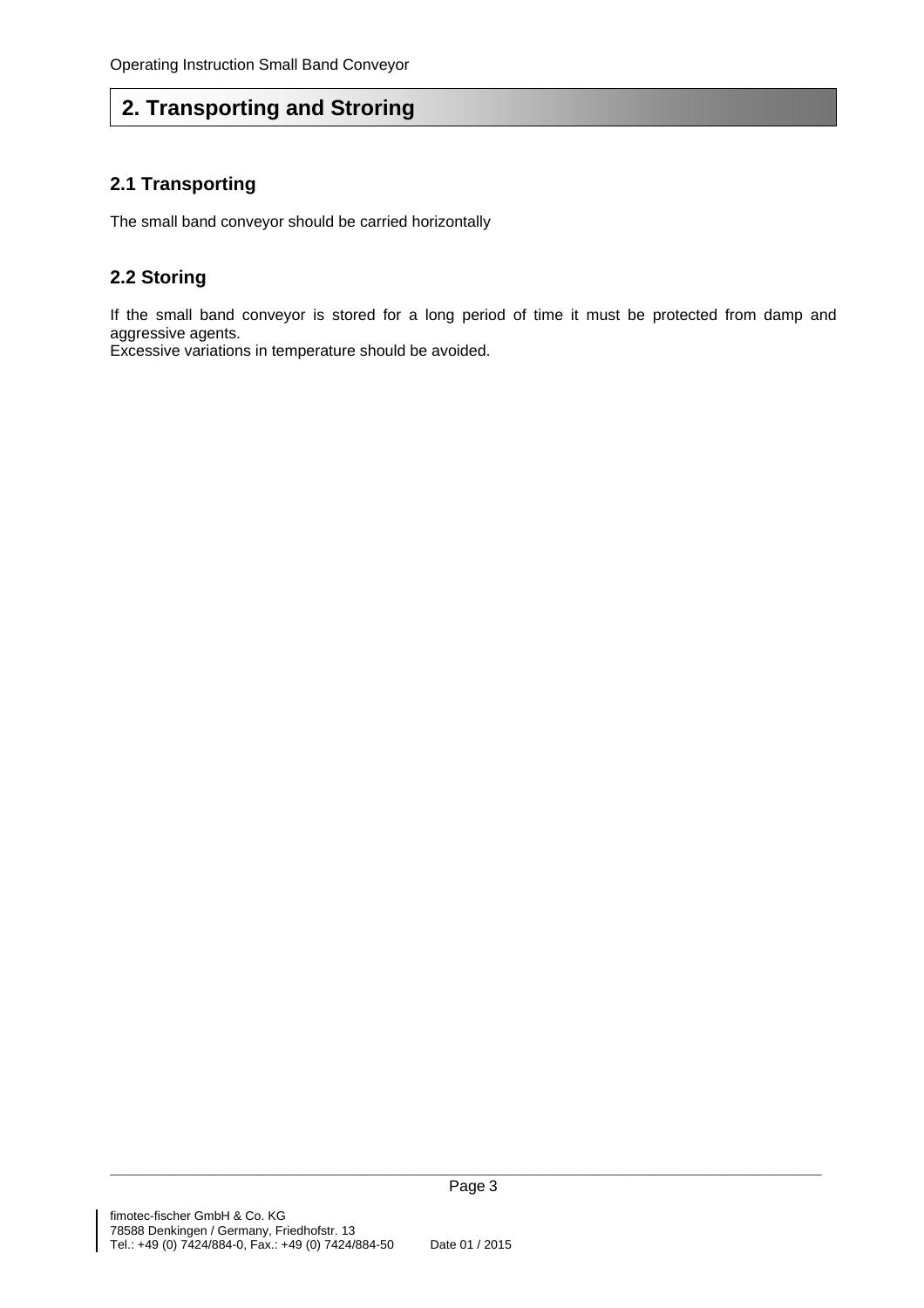# **3. Installing and Starting up**

### **3.1 Installing**

Do not drag or carry the small band conveyor by any electrical part.

Always protect the belt from contact with pointed or sharp objects.

The machine must be located where it is protected from external vibrations and jarring.

The permissible ambient temperature (0°C to 40°C) and relative humidity (15% to 95%) must not be exceeded.

Strong magnetic fields near the machine can lead to malfunctioning.

If the small band conveyor is installed on an already existing machine, the belt must have sufficient clearance to neighbouring machines and other components.

### **3.2 Starting up**



#### *WARNING!*

The small band conveyor may only be connected to the power supply after suitable protective equipment is in place.

**Connection to the electricity mains provided by the local electricity supplier may only be made by a qualified electrician.** 

The small band conveyor must be provided with a supply of electrical energy.

Connection values of geared motor:

| voltage:             | 230V / 400V       |
|----------------------|-------------------|
| frequency:           | 50Hz              |
| current consumption: | $0.943 / 0.52$ 5A |

After connecting to the power supply the conveyor belt´s direction of movement must be checked and if necessary, corrected by switching two outer guides.

Check the running of the conveyor belt. For making corrections, please see chapter 7.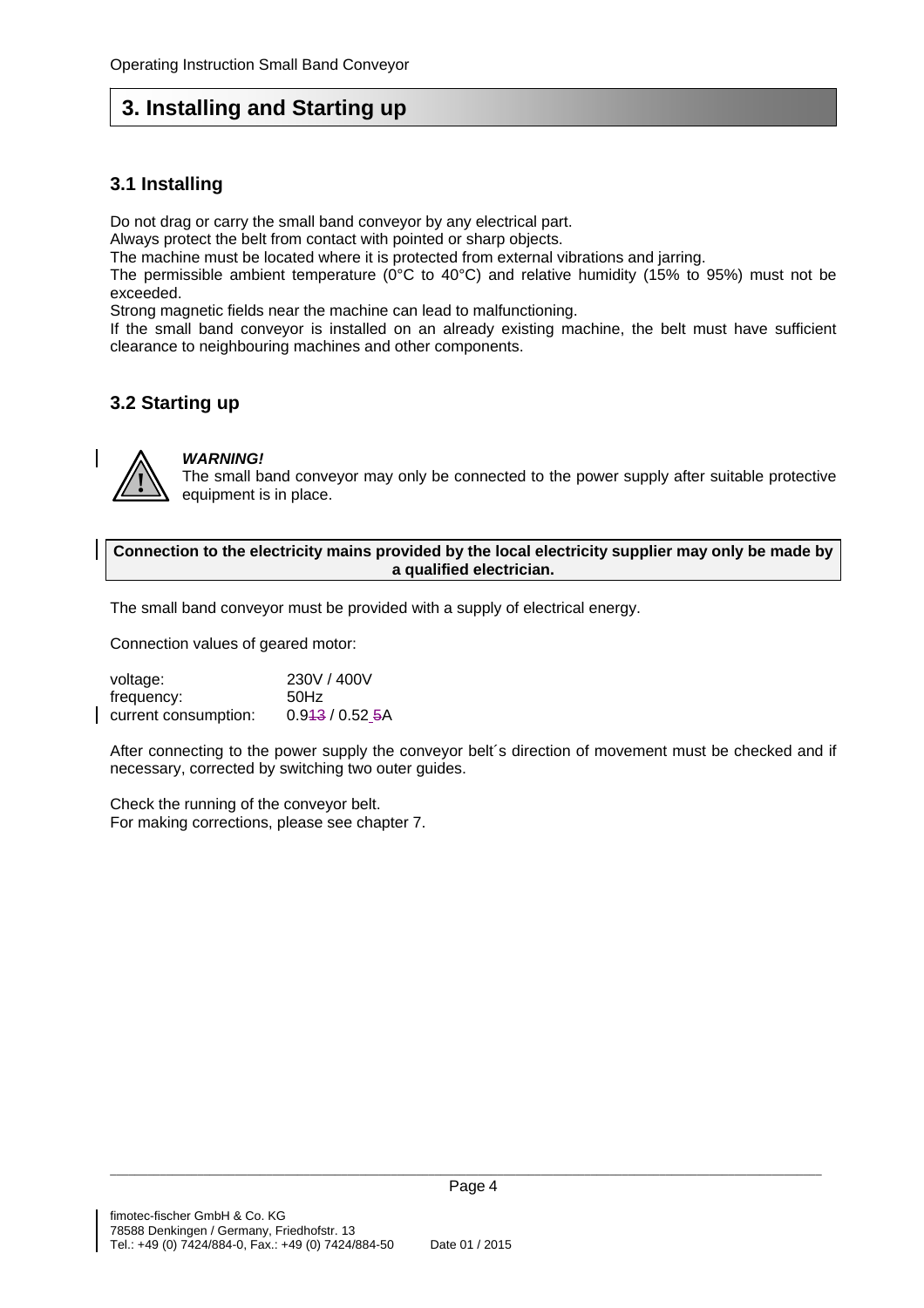# **4. Technical Data**

### **4.1 End drive (KFB / E)**

| width of band [mm]                              | 30          | 40                      | 50/100       | 60           | 80/150/200/250/300 |
|-------------------------------------------------|-------------|-------------------------|--------------|--------------|--------------------|
| belt speed, constant [m/min]<br>on transmission |             |                         |              |              |                    |
| 75:1                                            |             |                         |              |              |                    |
| 38:1                                            | 3.5         | 4.5                     | 5.0          | 3.5          | 4.5                |
| 15:1                                            | 7.0         | 9.0                     | 11.0         | 7.0          | 9.0                |
|                                                 | 17.5        | 23.0                    | 29.0         | 17.5         | 23.0               |
| belt speed, variable [m/min]                    |             |                         |              |              |                    |
| on transmission                                 |             |                         |              |              |                    |
| 75:1                                            | $1.0 - 3.5$ | $1.0 - 4.5$             | $1.5 - 5.0$  | $1.0 - 3.5$  | $1.0 - 4.5$        |
| 38:1                                            | $2.0 - 7.0$ | $2.5 - 9.0$             | $3.0 - 11.0$ | $2.0 - 7.0$  | $2.5 - 9.0$        |
| 15:1                                            |             | 4.5 - 17.5   5.5 - 23.0 | 7.0 - 29.0   | $4.5 - 17.5$ | $5.5 - 23.0$       |

### **4.2 Centre drive (KFB / M)**

| width of band [mm]           | all available band widths |
|------------------------------|---------------------------|
| belt speed, constant [m/min] |                           |
| on transmission              |                           |
| 75:1                         | 5.0                       |
| 38:1                         | 11.0                      |
| 15:1                         | 29.0                      |
| belt speed, variable [m/min] |                           |
| on transmission              |                           |
| 75:1                         | $1.5 - 5.0$               |
| 38:1                         | $3.0 - 11.0$              |
| 15:1                         | $7.0 - 29.0$              |

### **4.3 Belts**

| type            | characteristics                           |
|-----------------|-------------------------------------------|
| standard belt   | resistant to oil and grease               |
|                 | anti-static                               |
|                 | heat resistant to 100°C                   |
| special belt    | suitable for use with foodstuffs          |
|                 | carrier fluting depending on required use |
|                 | increased resistance to wear              |
| further options | available on request                      |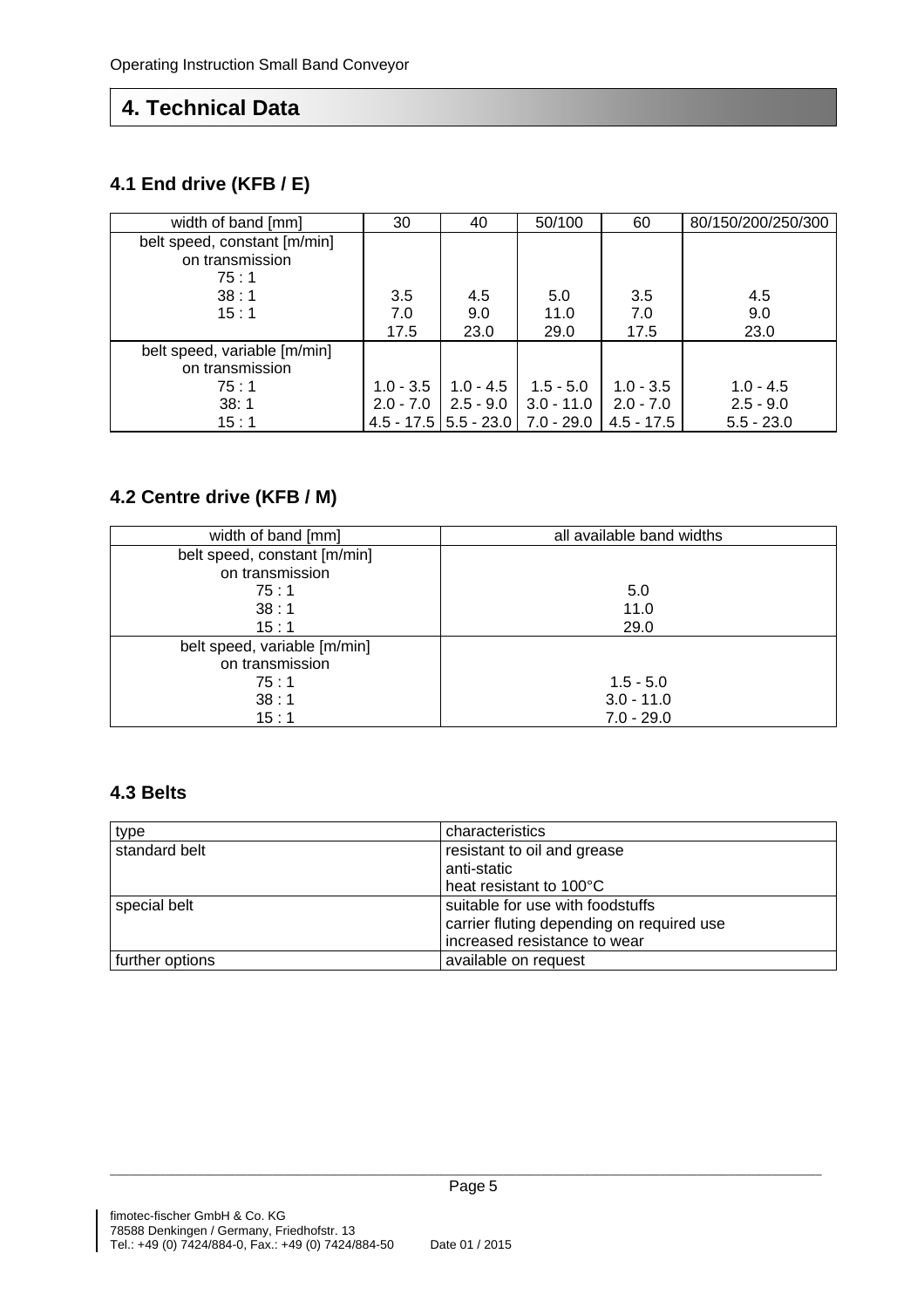# **4. Technical Data**

#### **4.4 Motor**

| manufacturer      | Groschopp        |
|-------------------|------------------|
| model             | <b>IGL 80-40</b> |
| voltage           | 230V/400V        |
| frequency         | 50 Hz            |
| performance       | 0.17 KW          |
| speed             | 2650 U/min       |
| protective system | IP 54            |

### **4.5 Connections diagram**





#### **4.6 Gear**

| manufacturer   | Groschopp | comment               |
|----------------|-----------|-----------------------|
| model          | $E-32$    |                       |
| transmission 1 | 5:1       | must be ordered       |
| transmission 2 | 7:1       | must be ordered       |
| transmission 3 | 10:1      | must be ordered       |
| transmission 4 | 15:1      | immediately available |
| transmission 5 | 22:1      | must be ordered       |
| transmission 6 | 30:1      | must be ordered       |
| transmission 7 | 38:1      | immediately available |
| transmission 8 | 55:1      | must be ordered       |
| transmission 9 | 75:1      | immediately available |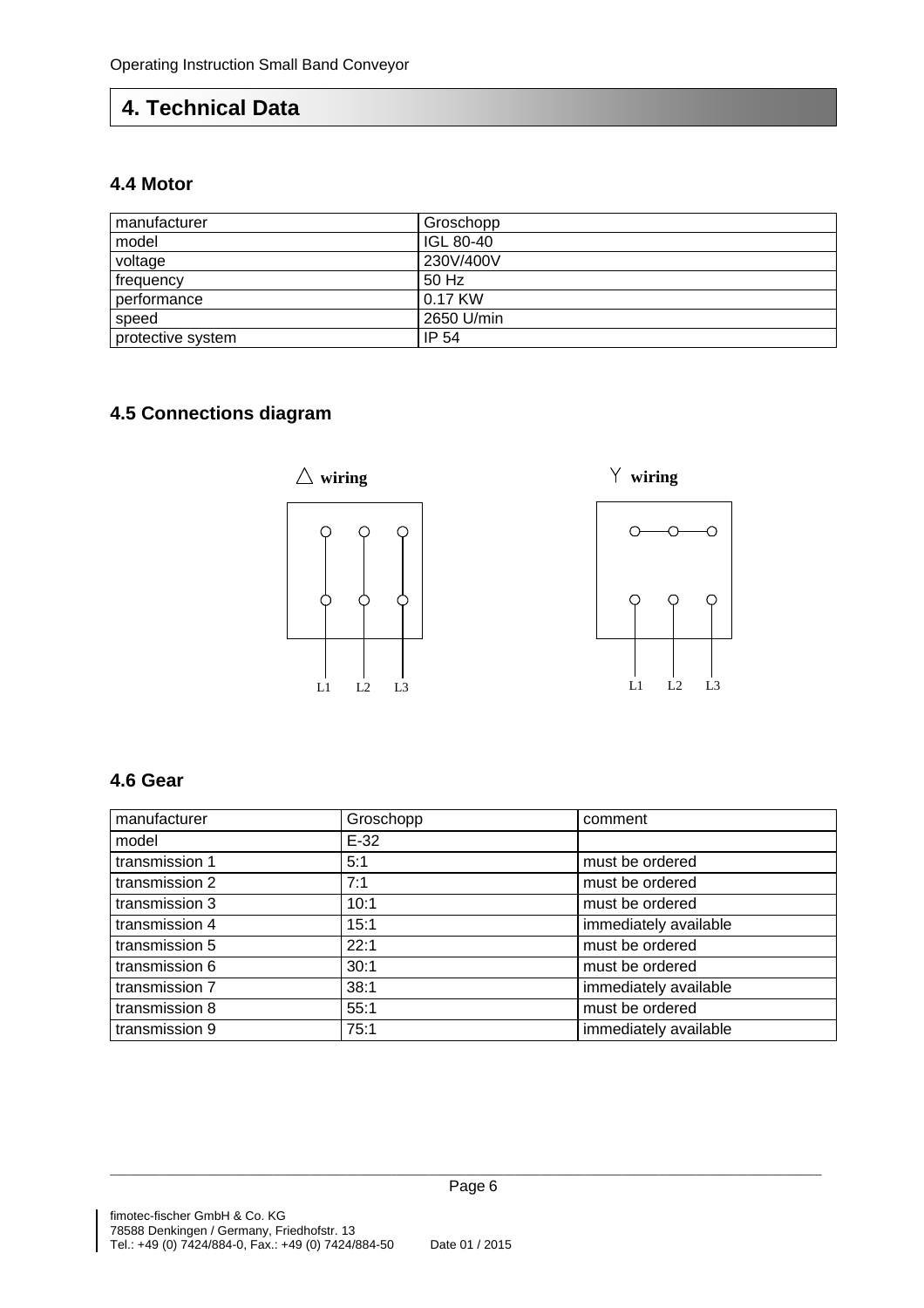# **5. Description of Machine**

### **5.1 Construction an function**

The small band conveyor consists of the following components:

- body
- belt guidance rollers
- tensioning equipment
- belt
- rotary current geared motor

The conveyor belt is equipped with either end or centre drive, as required.

### **5.2 View of small band conveyor / end drive**



#### **5.3 View of small band conveyor / centre drive**

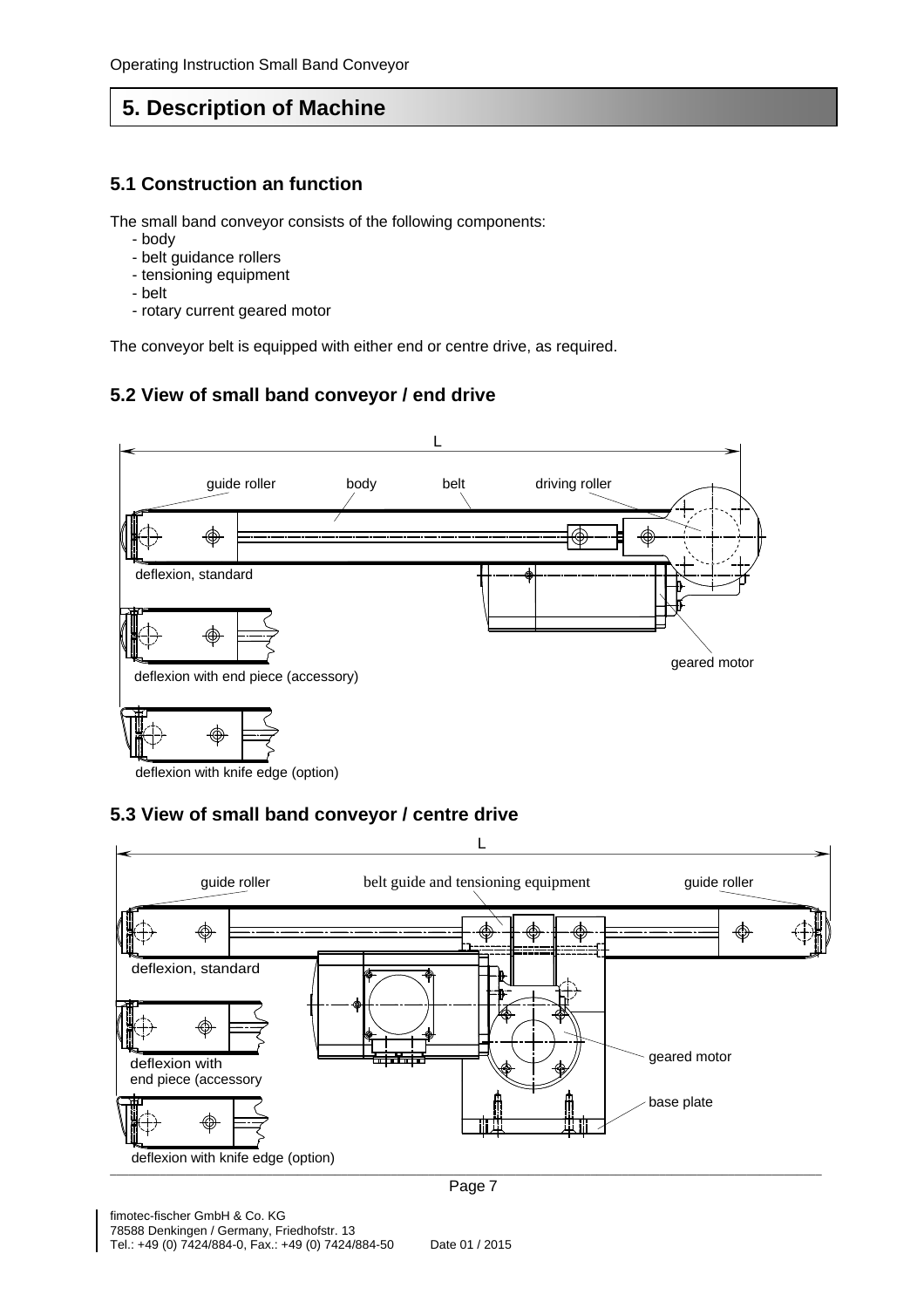## **6. Maintenance**

In order that your small band conveyor operates smoothly and reliably, we recommend that you follow the maintenance instructions given.



#### *WARNING!*

The unit must be disconnected from the power supply before commencing maintenance work.

#### **6.1 Belt**

If the belt becomes soiled, it should be cleaned with a suitable cleaning agent using a lint-free cloth.

Suitable cleaning agents include

- standard and transport belt: cleaning petrol
- belt for foodstuffs: acetone
- 



#### *ATTENTION!*

Ensure when cleaning that there is an adequate supply of fresh air.

#### **6.2 Motor**

The rotary current drive unit is maintenance-free. The ventilation grid must be kept clean in order to ensure adequate cooling during operation.

#### **6.3 Guidance, tensioning and drive rollers**

Clean the rollers when they become badly soiled (see chapter 7).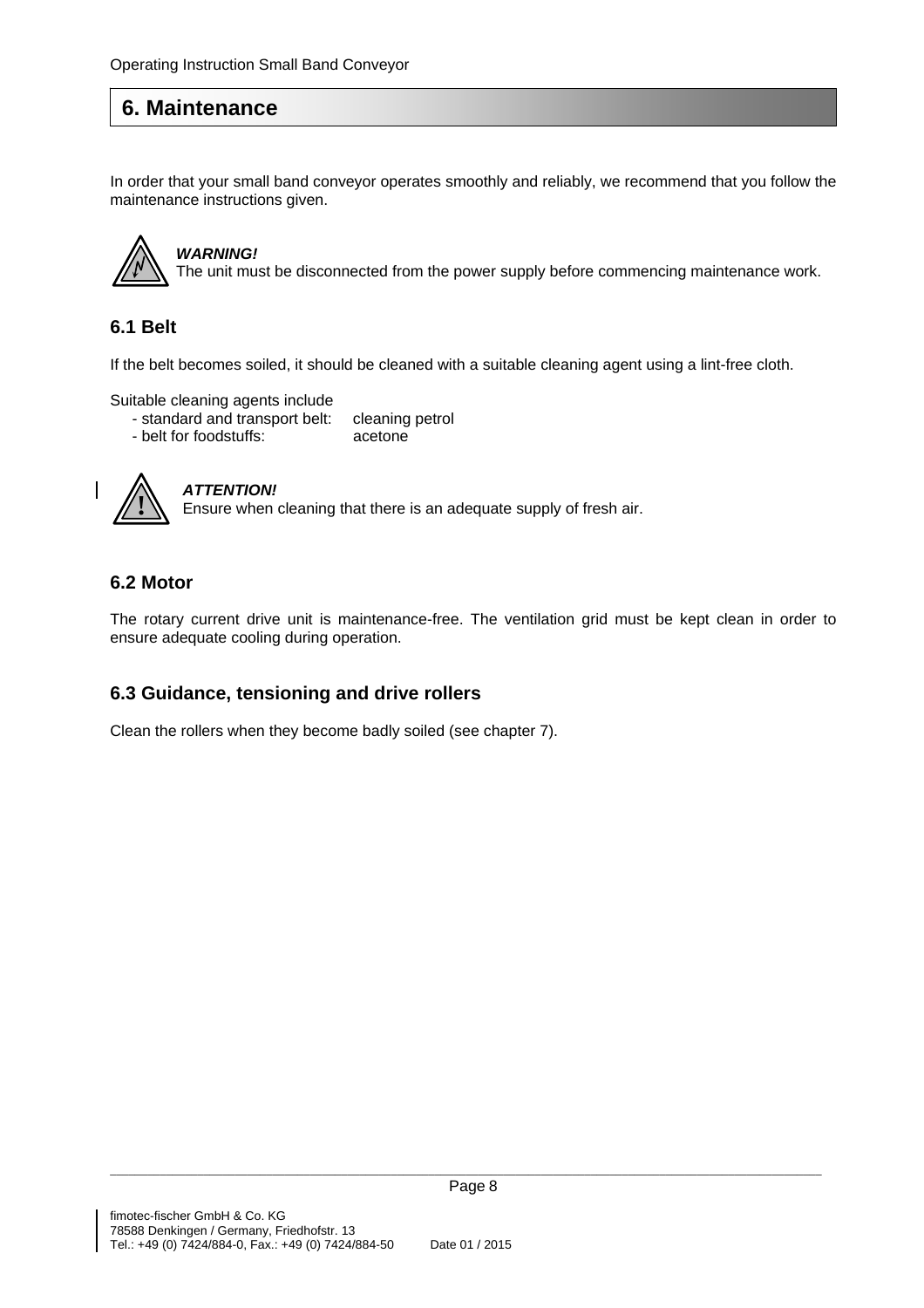### **7.1 End drive belt change**

Proceed as follows to change the belt:

- 1. Disconnect small band conveyor from power supply
- 2. Remove small band conveyor
- 3. Release tension in belt: - loosen the set screws [1] on both sides in the tension plates [2]
- 4. Loosen drive support / support
	- loosen the cylinder screws [3] on both sides
	- slide the drive support [6] and the support [7] to the centre of the band
- 5. Remove belt
	- pull the belt [4] off over the guide roller
	- if the belt does not come away, proceed as follows:
	- loosen the flat headed screw [5]
	- slide the drive support [6] and the support [7] to the centre of the band

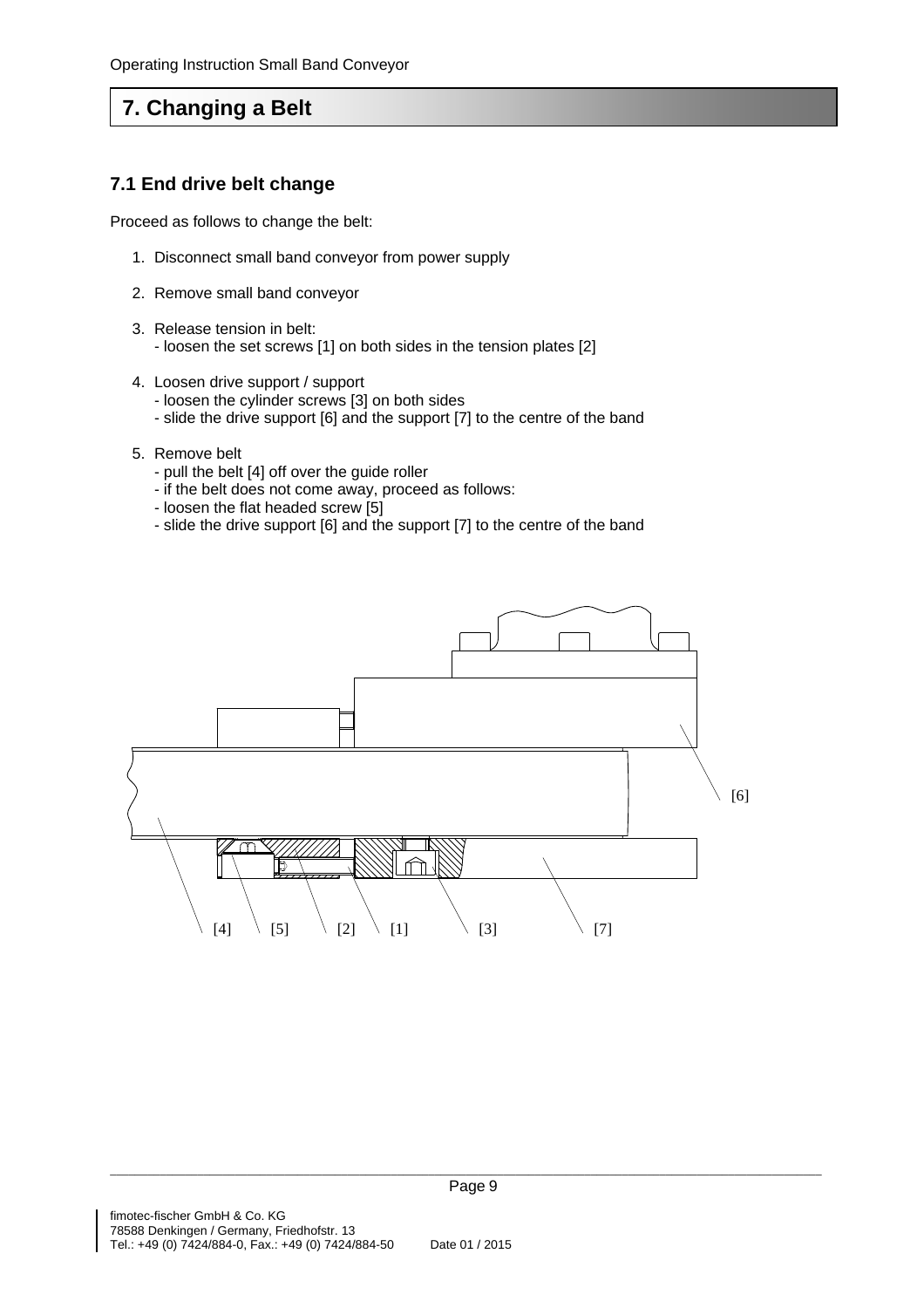6. Cleaning the drive elements:

Remove deposits from the drive elements listed in the following, with appropriate cleaning agents - drive roller

- guide roller
- belt rest
- 
- 7. Inspect moving parts for wear
- 8. Install belt
	- mark on the belt [4] distance **Lo** , for example a distance of **500 mm**
	- lay the belt on
- 9. Tension belt
	- slide the drive support [6] and the support [7] away from the centre of the band
	- the belt [4] now lies flat on the body [8]
	- screw in the cylinder screws [3] of the drive support [6] and the support [7], so that they are still moveable.
	- slide the tension plate [2] against the drive support [6] or support [7]
	- tighten up the flat headed screw [5]
	- turn the set screws  $[1]$  until the calculated setting distance  $L_1$  is reached.
	- tighten up the cylinder screws [3] of the drive support [6] and the support [7]

10. Check tension in belt

- check the tensioned length **L1**
- the tension in the belt must be **2 per thousand** in relation to the length of the belt
- $-$  in the example,  $L_1 = 501$  mm
- check that the belt is running smoothly



#### **Belt runs against the drive support**

- loosen the cylinder screw [3] of the drive support [6]
- by turning the set screw [1] adjust the drive support [6] until the belt runs correctly
- tighten up the cylinder screw [3] of the drive support [6]

#### **Belt runs against the support**

- loosen the cylinder screw [3] of the support [7]
- by turning the set screw [1] adjust the support [7] until the belt runs correctly
- tighten up the cylinder screw [3] of the support [7]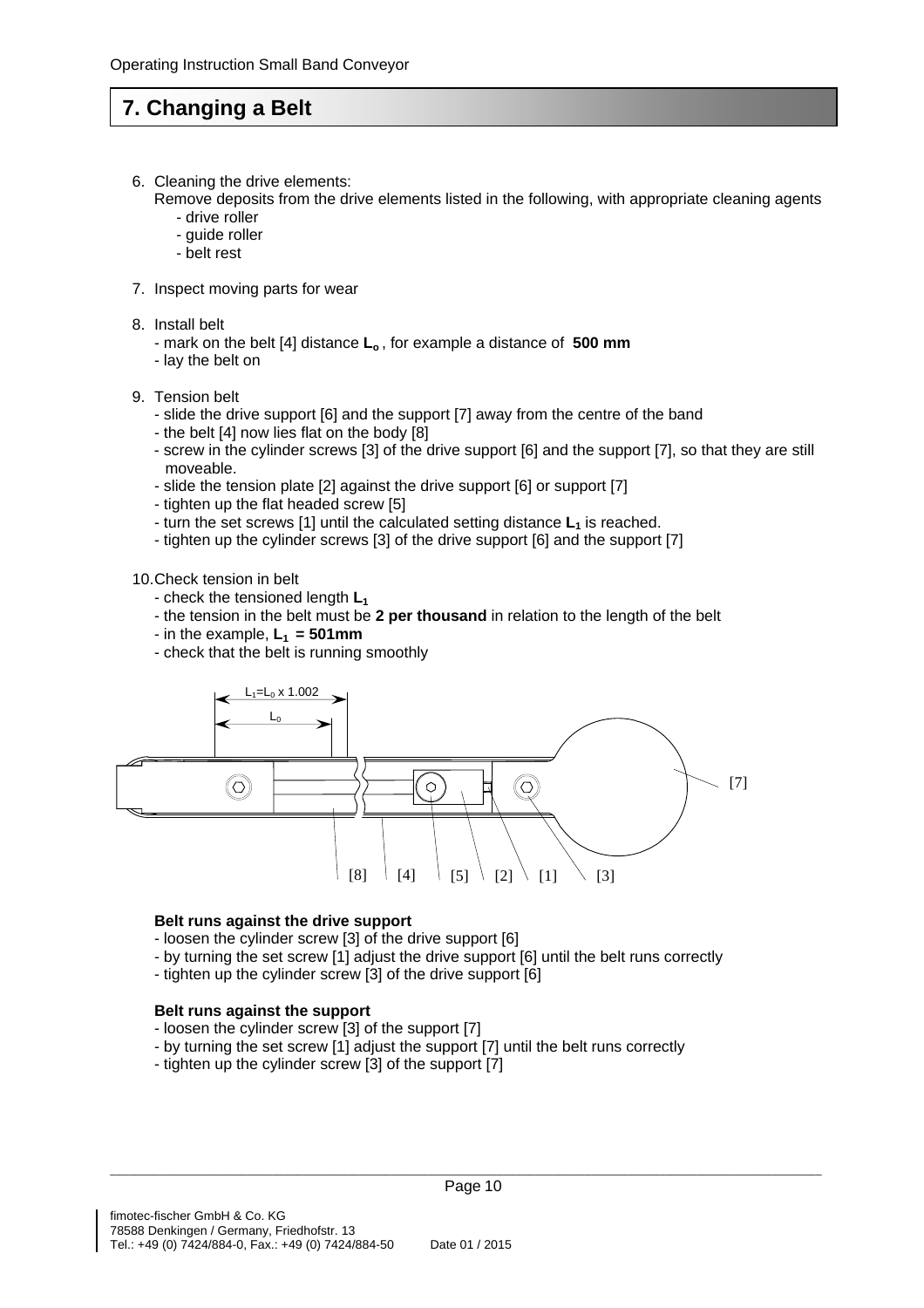#### **7.2 Centre drive belt change**

In order to change the belt, proceed as follows:

- 1. Disconnect small band conveyor from the power supply
- 2. Remove small band conveyor
- 3. Release tension in belt
	- loosen the cylinder screws [1] in the tension plates [2]
	- the tension plates move away from the drive axle
	- the belt [9] relaxes
- 4. Remove belt
	- remove the cylinder screws [1] and [3]
	- withdraw the tension plates [2]
	- carefully retain the O rings mounted in the tension rollers [6]
	- remove the cylinder screws [4] and the flat headed screws [8]
	- remove the support [5]
	- carefully retain the bearing compensation plate in the support
	- remove the protective cover [7]
	- the belt may now be removed

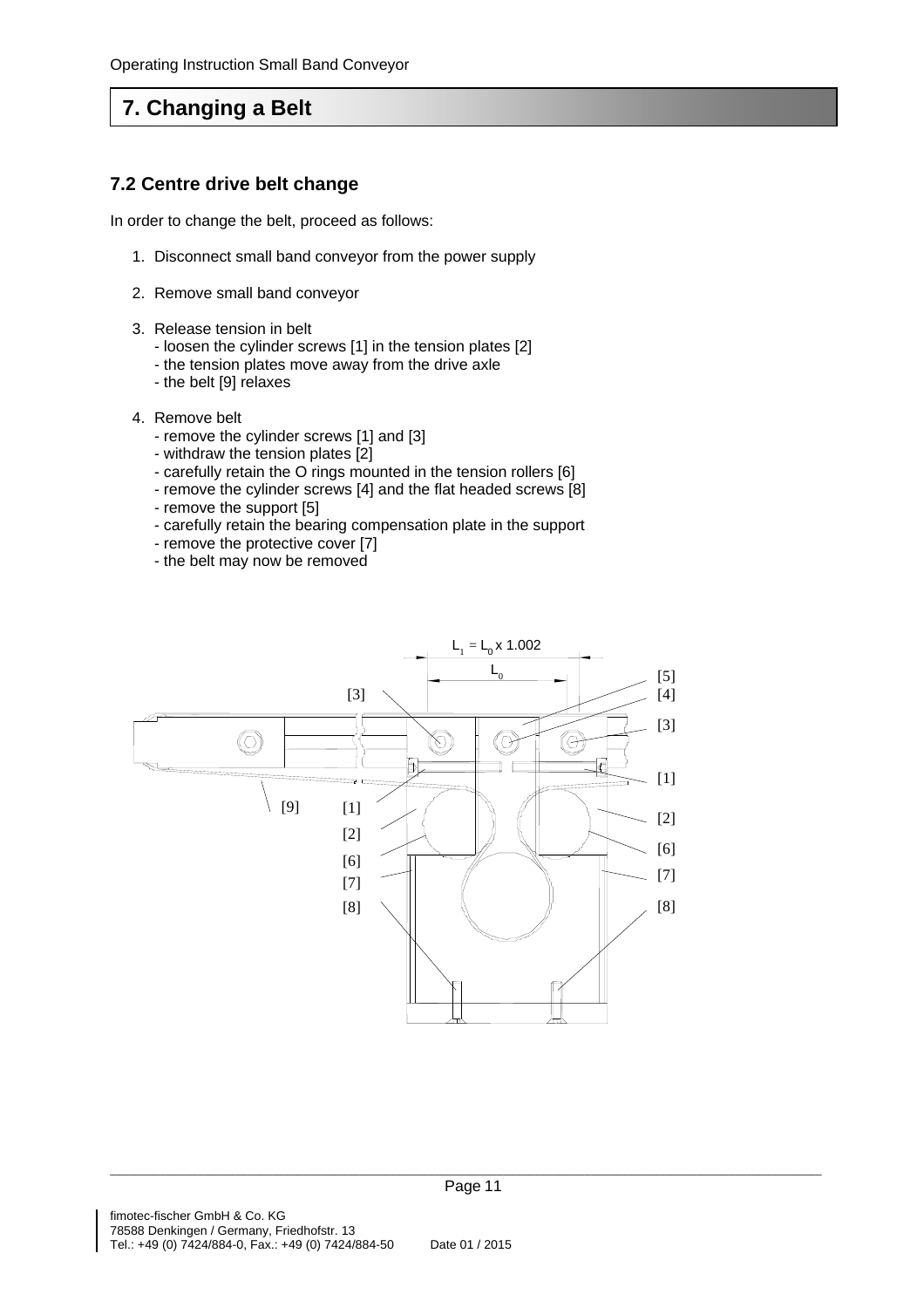5. Cleaning the drive elements:

Remove deposits from the drive elements listed in the following, with appropriate cleaning agents: - drive roller

- guide roller
- belt rest
- 
- 6. Inspect moving parts for wear.
- 7. Install belt
	- mark on the belt [9] distance **Lo** , for example a distance of **500 mm**
	- lay the belt on
- 8. Tension belt
	- assemble the support [5] with the bearing compensation plate
	- tighten up the cylinder screw [4] and the flat headed screws [8]
	- assemble the tension plates [2] with the O-rings
	- insert the cylinder screws [3]
	- turn the cylinder screws [1] until the calculated distance **L**<sub>1</sub> is reached
- 9. Check tension in belt
	- check the tense length **L1**
	- the belt tension must be **2 per thousand** of the length of the belt
	- $-$  in the example  $L_1 = 501$  mm
	- check that the belt is running smoothly
	- replace the protective cover [7]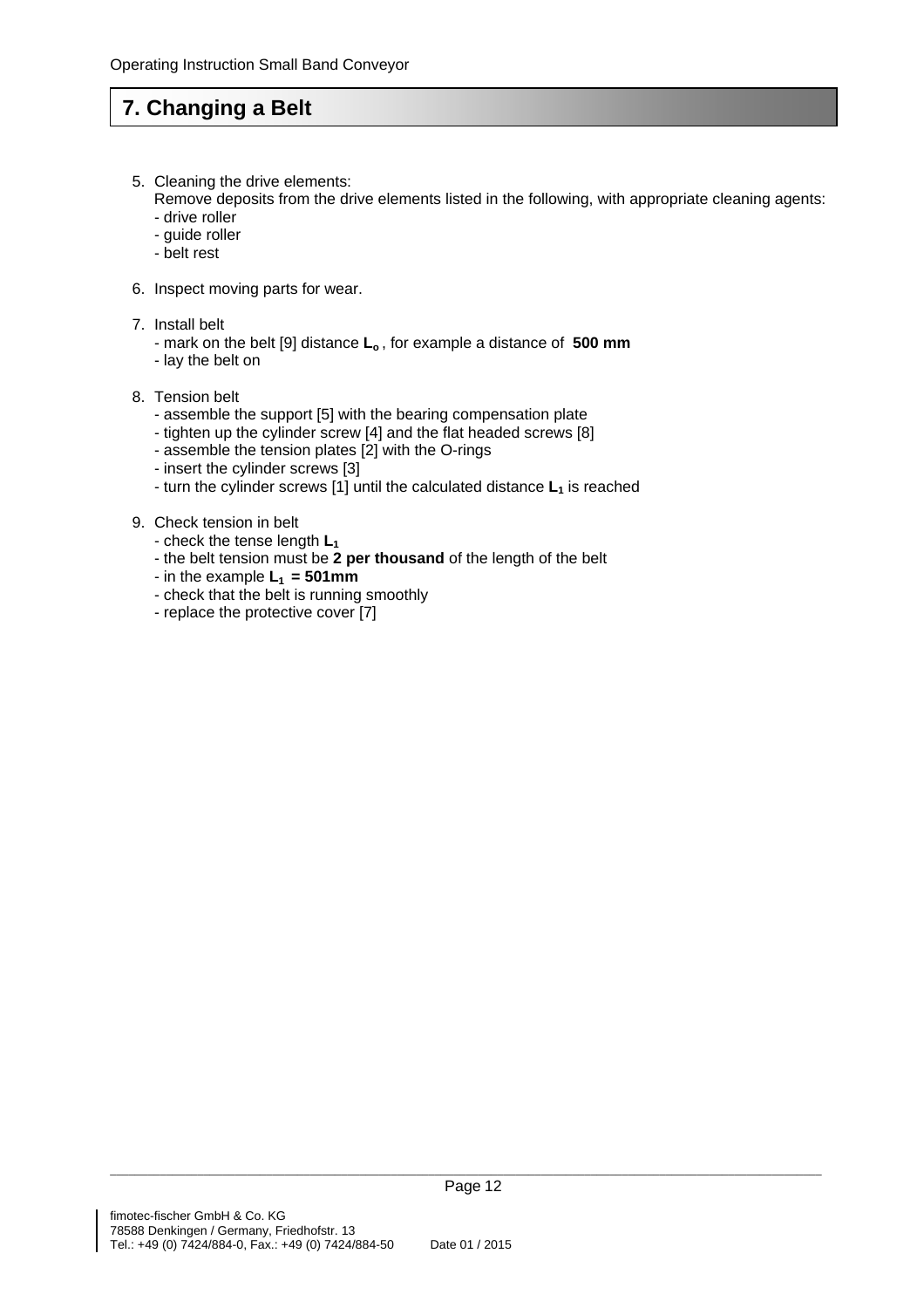# **8. Malfunctioning**

| malfunction                  | cause                                            | remedy                                                                   |
|------------------------------|--------------------------------------------------|--------------------------------------------------------------------------|
| drive motor does not<br>turn | no power supply<br>connecting cable damaged      | connect main supply<br>replace lead                                      |
| drive motor overheats        | blocked ventilation grid                         | clean ventilation grid                                                   |
| belt does not convey         | belt torn<br>material wedged<br>belt slipping    | replace belt<br>remove the material<br>clean belt<br>adjust belt tension |
| belt runs out of centre      | guide, tension and drive rollers incorrectly set | adjust rollers                                                           |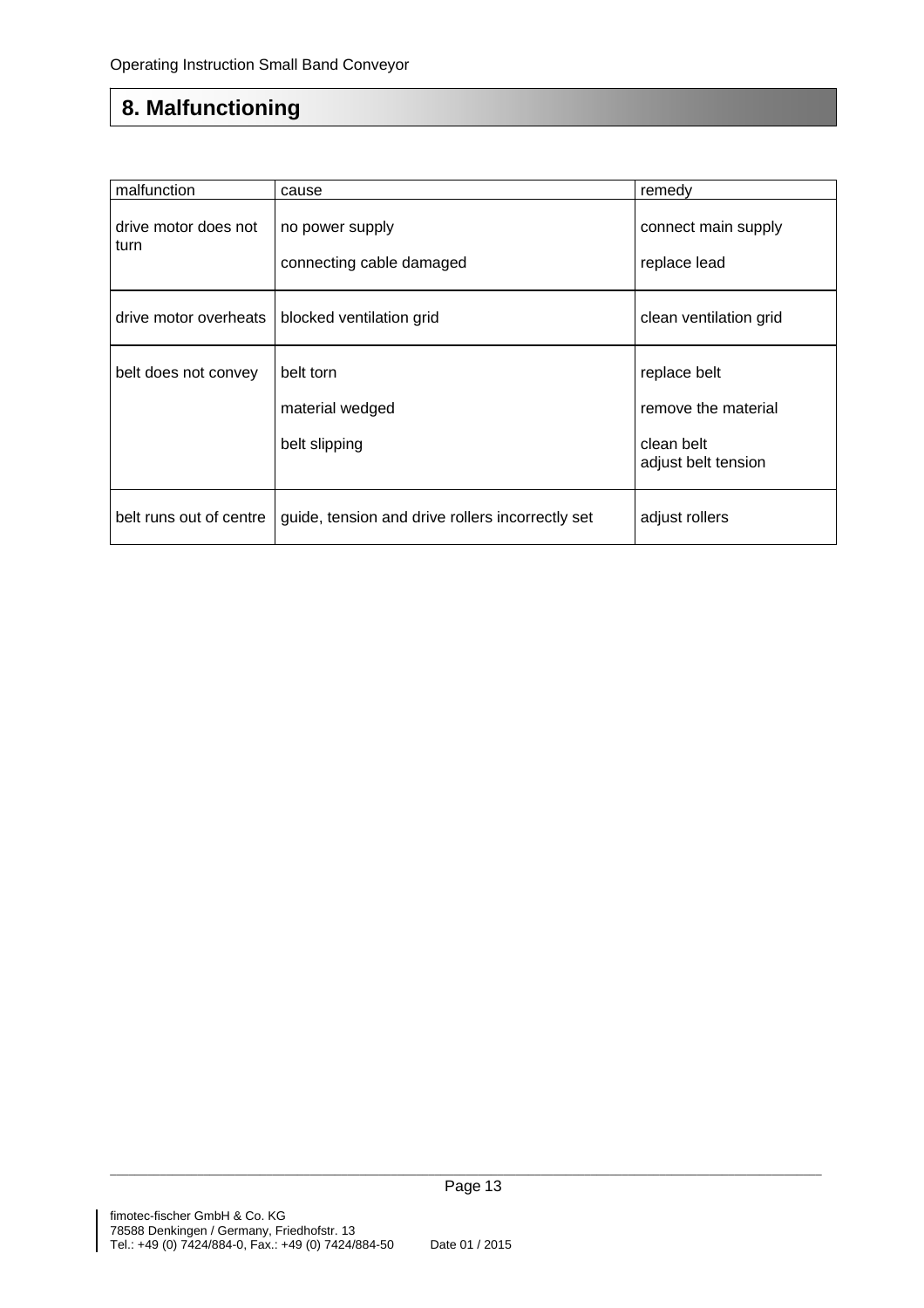# **9. Accessories**

#### **9.1 Mechanical accessories**

In order to ensure a proper transfer of material to the small band conveyor or from the small band conveyor to the next machine, we can offer **end pieces** respectively **knife edges** (see chapter 5.1 and 5.2), which can be mounted on the small band conveyor guide plates with two flat headed screws.

Our **guide strip holders** make possible an individually adjustable attachment of guide strips to the small band conveyor.

To fix the small band conveyor securely to the floor, we offer 2 types of stands:

- The **STK-40 stand** has to be mounted at the side of body of the KFB and allows the small band conveyor to be adjusted a little for height. You need 2 pieces of this stand.
- For the small conveyor band with centre drive there is also the **STV 100-50 stand** available. It has to be mounted at the bottom of the base plate and allows likewise the small band conveyor to be adjusted a little for height. Is an additional support required, you can use a STK-40 stand as well.

If it is necessary to adjust the inclination of the small band conveyor, we can offer for the STV 40a **Swivel Device SKV.** A second STV 40stand will be necessary for a small band conveyor with centre drive and a belt width from 200 mm, and for a small band conveyor with end drive and a belt width from 150 mm.

#### **9.2 Electronic accessories**

The small band conveyor can be connected to the power supply in two different ways:

- Where the small band conveyor is connected directly to the mains power supply, a constant conveying speed is maintained, which is dependant on the gear transmission. A **protective motor switch** protects the conveyor belt motor against overloading and allows on and off switching directly on the small band conveyor.
- By using a **frequency converter** the conveyor belt speed can be infinitely varied within a certain range. This speed is however here also dependant on the motor gear transmission (see chapter 4). For this purpose we offer suitable equipment.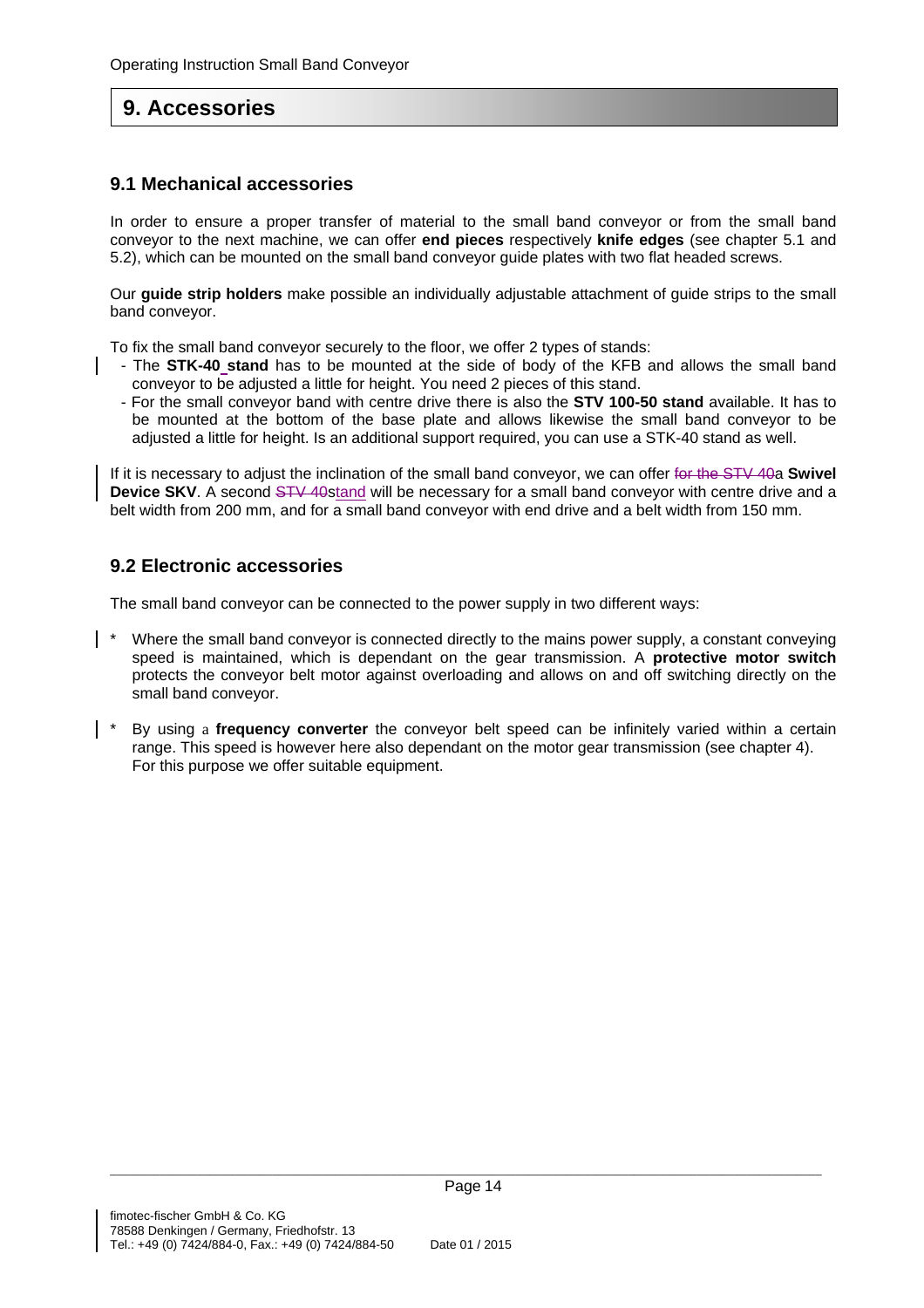# **10. Spare Parts**

For the models described in this operating instruction, the following components are available:

- \* Rotary current motor DMK 8071IGL 80-40 with SCE-32-16 drive (please state transmission)
- Seeger ring DIN 471 A 15
- O-ring 11 x 2 872 NBR 72
- Bearing compensation ring  $\varnothing$ 47 x 0.5
- Deep groove ball bearing 6002 2.RSR ( $\emptyset$ 32 x  $\emptyset$ 15 x 9)
- Conveyor belt (please state type of band)
- **Guide plate**
- Drive roller, complete
- Protective cover, hard PVC (small band conveyor with centre drive only)

In order to guarantee a quick and correct processing of your order, please always indicate the type of unit (see type plate) and the year of production of your small band conveyor, the necessary number of pieces and the exact designation of the spare part.